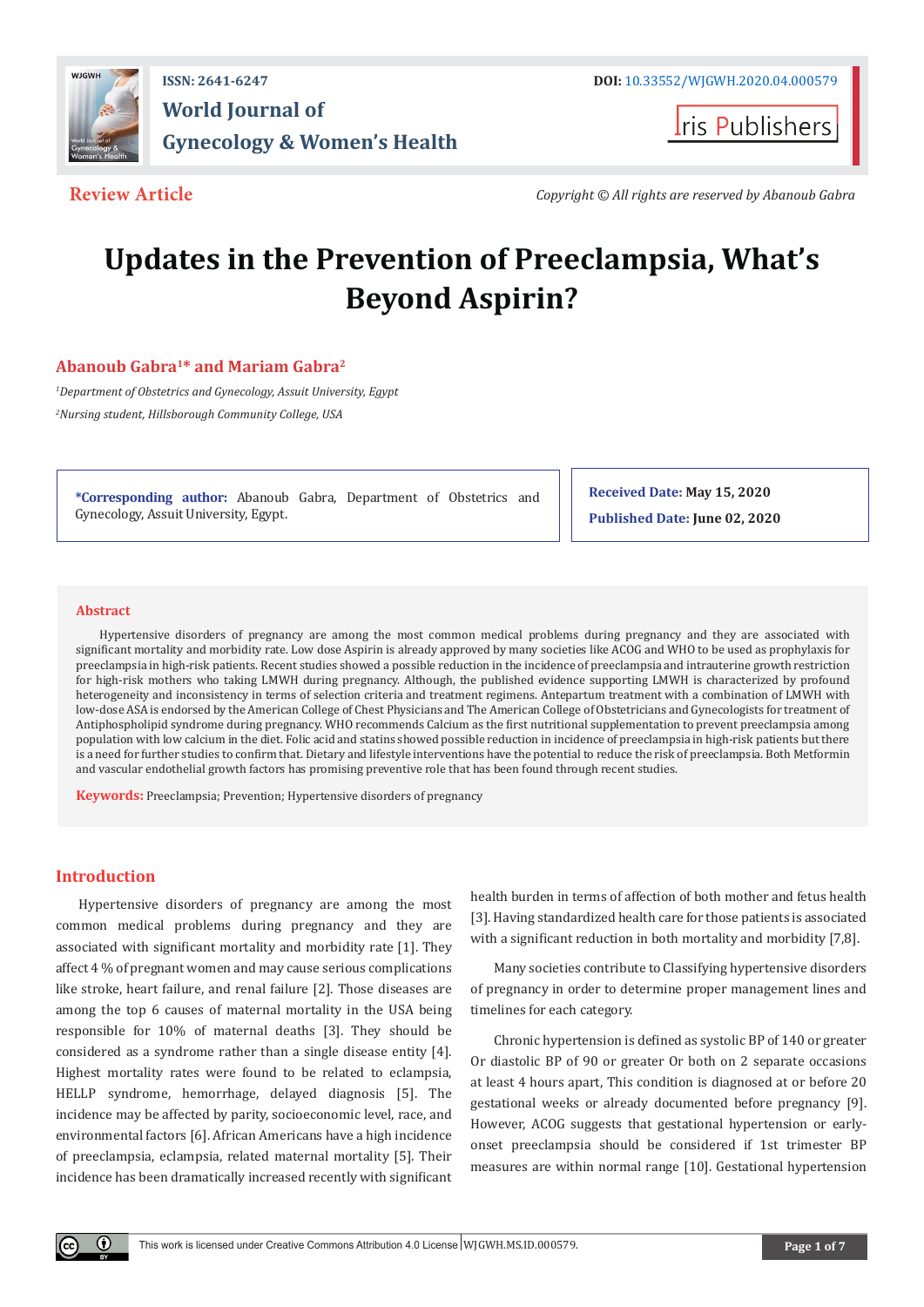is defined as elevated BP above 140/90 mmHg after 20 weeks at two separate occasions 6 hours apart in the absence of features of severe preeclampsia [11]. Severe gestational hypertension is defined by sustained elevated BP at more than or equal 160/110mmHg [12]. SOMANZ defines preeclampsia with severe features as a unique condition of pregnancy with multisystem effects involving liver, kidney and hematological parameters [13]. ACOG criteria for diagnosis include new-onset hypertension after 20 weeks associated with new-onset proteinuria (>300 mg/24 hours urine collection) [14]. In absence of proteinuria, diagnosis can be made upon presence of gestational hypertension plus any of the following: low platelet count less than 100.000/cc, creatinine level more than 1.1 (double the baseline creatinine level in absence of other renal problem), raised liver enzymes (double baseline), pulmonary edema, visual or cerebral symptoms [15].

Low dose Aspirin is already approved by many societies like ACOG and WHO to be used as prophylaxis for preeclampsia in high-risk patients. In this article, we are going beyond Aspirin to know more updates about other possible prophylactic measures of preeclampsia including Low molecular weight heparin, Calcium, vitamin D, Arginine, statins, and Folic acid.

#### **Pathogenesis**

The pathogenesis of preeclampsia is not completely understood despite extensive researches focused on it [16,17]. Placental ischemia remains the most accepted theory that was postulated to explain the pathogenesis of preeclampsia because delivery of the fetoplacental unit remains the main curative line of treatment [17,18]. In addition to that, placental ischemia also explains other complications e.g. IUGR and oligohydramnios. Also, it explains a higher incidence of disease in patients with chronic hypertension, DM and autoimmune diseases. Placental ischemia may explain the effectiveness of both low dose Aspirin and Low molecular weight heparin [19,20]. In normal pregnancy, invasion of uterine arteries to cytotrophoblast causes their transformation from epithelial to endothelial cells with low resistance pressure allowing enough blood supply to fetus through a process called ''pseudovasculogenesis'' [18]. Cytotrophoblast cells initiate migration of extra villous trophoblast to decidua of uterus and invade partially myometrium inducing remodeling of spiral arteries [16]. 2-stage theory has been hypothesized recently to understand this pathology [17,21]. The first stage is abnormal events during embryogenesis of trophoblast which contribute to fetoplacental oxidative distress and abnormal release of antiangiogenetic factors in maternal circulation and subsequent multisystem endothelial dysfunction [17,22]. Abnormal remodeling of spiral arteries and early immunologically mediated events are considered major causes of those events [18]. Moreover, trophoblast fails to adequately invade uterine wall and spiral arteries so subsequently vascular resistance in this area could not be decreased to allow adequate placental transfusion [23]. Also, the failure of obliteration of tunica media of myometrium vessels contributes to inability of placenta to accommodate enough

blood supply due to lack of thinning of those vessels [17]. This leads to excessive secretion of sFlt-1 (soluble-fms like tyrosine kinase-1) and soluble endoglin [24]. sFlt-1 binds in the blood to both the vascular endothelial growth factor (VEGF) and the placental growth factor (PLGF). Both sFlt-1 and low VEGF/PLGF play a major role in the development of systematic hypertension [21,24]. Later on, maternal syndrome may occur in terms of vascular endothelial dysfunction, intravascular hypercoagulability, and vasospasm leading to multiple systems dysfunctions [21]. Abnormal vascular changes in placenta are confirmed by histopathological examination of postpartum specimens of placenta which showed vascular infarcts and sclerosis of arterioles [17]. Immunological maternal reaction towards fetal and paternal derived Antigens may also contribute, which is considered a certain type of immunological intolerance [25]. Immunological theory is supported by high serum level of cell-free fetal DNA. This theory has been also postulated to understand pathogenesis of hyperemesis gravidarum [26,27]. Recently genetic factors were found to contribute to preeclampsia; Angiotensinogen gene T235 and Leiden factor deficiency were found to be associated with disease [28]. Also, the higher incidence of preeclampsia was found in trisomy 13 pregnancy than pregnancy with normal karyotyping [29,30]. Interestingly, the gene for sFlt-1 which is known for contributing to preeclampsia is also encoded in chromosome 13q [31].

#### **Low molecular weight Heparin (LMWH)**

Recent studies have shown potential reduction in the incidence of preeclampsia and IUGR for high-risk mothers who take LMWH during pregnancy [32]. Since preeclampsia has been hypothesized to be linked to thrombotic and vasoconstrictive events in placenta, It is proposed that LMWH has beneficial effects on certain patients [33]. Examination of the placenta of patients with preeclampsia or restriction of fetal growth after delivery revealed ischemic thrombotic lesions (33). Another research investigated the impact of LMWH on both in vitro and in vivo endothelial functions and reported that pregnant women at high risk of preeclampsia had major cardiovascular abnormalities relative to low-risk women at 24 weeks of gestation, validated by in vivo and in vitro tests [34]. They also reported with proof that LMWH affects the endothelial function and serum level of angiogenic proteins in pregnant women at elevated risk of preeclampsia. In parallel, LMWH also influenced the in vitro endothelial cell function, with significant proangiogenic reactions [34]. Researchers also investigate the effects of low molecular weight heparins (LMWHs) on the invasiveness of extra villous trophoblast and its expression of heparin binding-EGF and cysteine-rich angiogenic inducer 61 (Cyr61) related to the trophoblast invasion process [35], They found that LMWHs are capable of promoting trophoblast development and invasion because they are capable of stimulating the invasive extra villous trophoblast properties that provide a possible biological rationale for the clinical use of LMWH for placental-mediated complications of pregnancy not related to thrombophilia [35]. In addition, low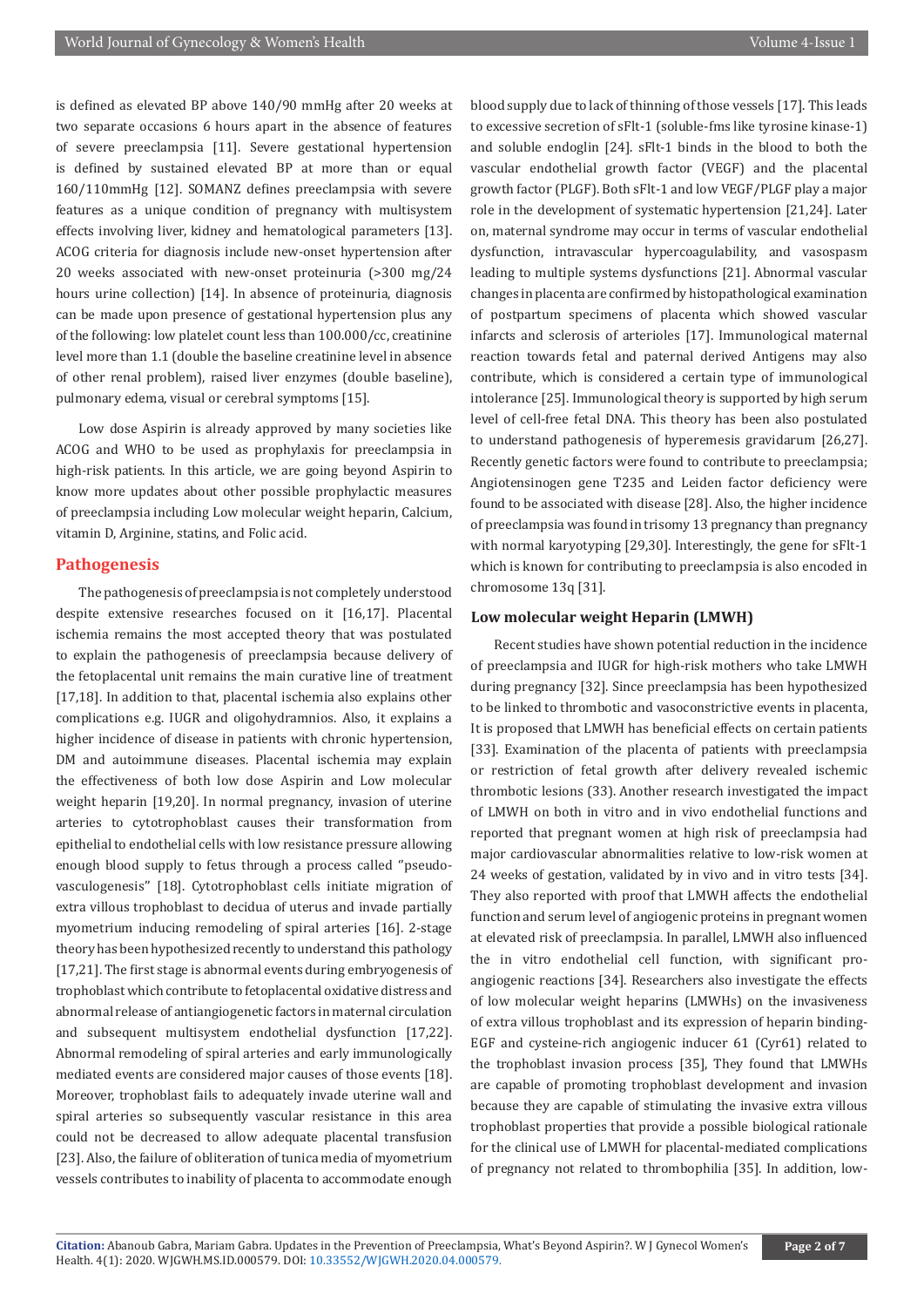molecular heparin (LMWH) may control invasiveness and placental development of matrix metalloproteinase's (MMPs) and other tissue inhibitors in vitro trophoblast (36). Heparin greatly improved pro-MMPs and active forms, as well as the invasiveness of extra villous trophoblast and choriocarcinoma cells [37]. Heparin also blocked apoptosis caused by other agents including Staurosporin, kinase inhibitor of broad range, and Thrombin. In addition, Heparin decreased caspase-3 function, a hallmark of apoptosis in first trimester villous and extra villous trophoblast cell lines in human studies [37].

Another systematic study and meta-analysis of randomized controlled trials (RCTs) was undertaken, pregnant women were randomized to receive LMWH or non-fractionated heparin in addition to low-dose aspirin (LDA) and were contrasted with those receiving low-dose aspirin alone [38]. They concluded that the introduction of LMWH to low-dose aspirin in high-risk patients could decrease the prevalence of preeclampsia and small for gestational-age disease. Though they noted that these findings are focused on minimal data and require additional studies to validate this correlation [38]. The advantages of applying LMWH to Low dose Aspirin may be restricted to early onset of Preeclampsia, which is primarily attributed to an abnormal placentation [39]. Nearly all studies examined the relationship between preeclampsia and small-for-gestational-age infants as secondary outcomes so that evidence contained in such studies should be carefully considered [33].

In the other side, there is insufficient data based upon LMWH as a solo preventive tool. pregnant women with thrombophilia at an increased risk of venous thromboembolism or with previous placenta-mediated pregnancy complication, were registered in an open label randomized trial conducted in 36 tertiary care centers in five countries. Eligible participants obtained either Dalteparin Antepartum prophylactic dose once daily up to 20 weeks gestation, and twice daily up to at least 37 weeks gestation afterwards, or to no Dalteparin Antepartum (control group) [40]. Results revealed that Antepartum prophylactic Dalteparin does not prevent venous thromboembolism, pregnancy loss or placenta-mediated complications in women with thrombophilia, and is correlated with an increased risk of mild bleeding [40].

The published evidence supporting LMWH is characterized by a deep heterogeneity and inconsistency with regard to selection criteria and treatment regimens [38]. Obstetric or medical history in such preventive trials is usually the only entry criteria [38]. Most of the studies carried out have several limitations [41]. Several are underpowered or have a rather sluggish recruiting rate; some have taken patients with heterogeneous medical records into account [41]. Although for Anti-phospholipids syndrome, Antepartum treatment with a combination of LMWH with low-dose ASA is endorsed by the American College of Chest Physicians and The American College of Obstetricians and Gynecologists [41].

## **Calcium supplements and vitamin D**

WHO recommends calcium as the first dietary supplement to avoid preeclampsia in low-calcium diet communities [42]. Other professional societies state recommend that as well [43,44]. This strong recommendation is focused on moderate-quality data from meta-analysis of randomized clinical trials, which show that calcium supplementation prevents around half of cases of preeclampsia [45]. The guideline recommends routine administration of 1,5–2,0 g of supplementary calcium beginning at 20 wk gestation, and points out that separating calcium and iron supplementation by many hours is preferred in order to reduce the potential adverse effects of calcium on iron absorption [45].

The recommended calcium dosage recommended by the WHO, 1.5–2.0 g elemental calcium / day, is higher than both the current average requirement in the US and the recommended dietary dose for pregnant women (800 and 1000 mg, respectively) [45,46]. Dose of calcium determines the amount absorbed; as the dose's calcium concentration rises, the calcium 's fractional absorption reduces. Doses of 500 mg are indicated per administration [46]. So, the WHO recommendations will involve 3 pill-taking events daily which may be inconvenient for patients [45]. Several calcium formulations are currently available in a variety of doses [47]. Compared with calcium gluconate, both calcium citrate and calcium carbonate are extremely bioavailable sources [47].

Iron and folic acid supplementation as part of routine antenatal treatment has been advised, for example to improve maternal and neonatal outcomes, to improve pregnancy anemia and to prevent neural tube defects especially in high-risk patients [14]. Calcium has been documented to interfere with iron absorption in vitro and short-term studies, but the clinical consequences of the interaction are limited over longer periods, since adaptive responses in iron regulatory mechanisms may resolve short-term interactions [45]. If held up to 500 mg of elemental calcium / dose, the WHO recommended 3 daily doses. Separation of calcium and iron supplements will involve at least four different doses a day; this may lead to growing complexity of medicine intake with a possible negative effect on patient adherence [45]. Trials do nnot support the value of removing calcium from iron, because it is also speculative. In addition, the impact of the complexity of dosing would likely outweigh it to improve patient adherence. Therefore, It is recommended that women will take iron with one of the calcium doses, either in the morning or in the evening [42]. The WHO recommends that calcium supplementation be initiated at a gestational age of 20 weeks, based on the reference timing used in the meta-analyses on which the guidelines are based [45]. Although, further research is warranted to clarify research issues related to minimum effective dose, timing of initiation, mode of administration of prenatal calcium supplements and possible side effects [42].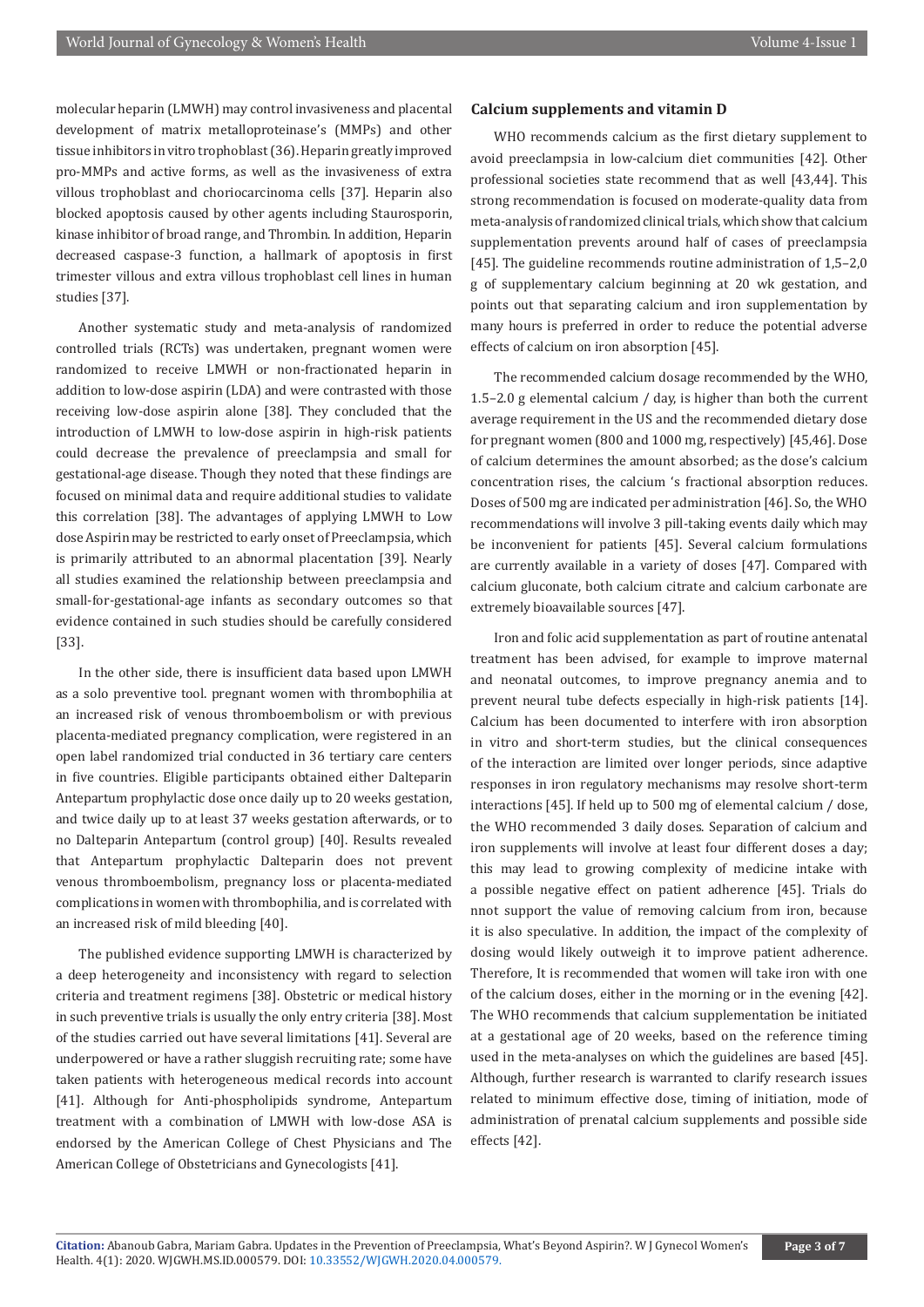### **Arginine**

Pathogenesis of preeclampsia could be explained by endothelial dysfunction, platelet aggregation, and systemic vasoconstriction [17,23]. Nitric oxide is considered to be a potent inhibitor of platelet aggregation and vasoconstriction that participates in hemodynamic changes in preeclampsia patients [17]. Biochemical reactions involving L-Arginine as a producer of that substance produce nitric oxide. In preeclampsia patients, there is an increase in the synthesis of asymmetric dimethylarginine (ADMA), an endogenous inhibitor of nitric oxide synthase (NOS), and as a result, NO synthesis is reduced [48]. So researchers postulate that L- Arginine could antagonize ADMA to produce more Nitric oxide which enhances its positive effects on circulation [49].

A randomized trial, examined the effect of low dose L Arginine on fetoplacental circulation and subsequently on fetal growth in preeclampsia patients vs control patients, shows improved fetal gain and placental circulation in terms of Doppler indices of the middle cerebral umbilical arteries [50]. Another systematic review of randomized trials assessing its effectiveness in both prevention of preeclampsia in hypertensive pregnant patients besides preventing complication of preeclampsia, this study shows that it may be effective for both purposes [51]. Another randomized trial showed the effectiveness of L Arginine in preventing preeclampsia in high risk patients as well as decreasing IUGR and Preterm labor ratios compared to placebo controlled group [52]. Exciting results were found when a study assessed its effectiveness in preventing preeclampsia and its complications in high risk teenage pregnancies, the results have showed its positive physiological effects on both maternal and fetal circulations [53].

#### **Folic acid**

Folic acid is recommended by ACOG and other professional societies during preconception care and prenatal care to prevent neonatal neural tube defects [54]. Recent studies showed a debate around the possible role of folic acid in the prevention of preeclampsia in high-risk patients [55–57]. A large study using the UK regional database showed that supplementation with folic acid significantly reduces the risk of Small for Gestational Age at birth but only when started before pregnancy, regardless of other risk factors [57]. Although further research is needed to define the dose and onset of starting therapy [57]. Another analysis of 215 pregnant women who were enrolled in a pilot study showed that the concentration of folic acid in maternal blood was significantly higher following folic acid supplementation (24.6ng/mL vs.11.8ng/ mL). Besides, the rates of both preeclampsia (odds ratio [OR] = 0.27, 95% confidence interval [CI]=0.09–0.76) and small for gestational age (SGA: 9.2% vs. 20.0%; OR= 0.42, 95% CI=0.18–0.99) were lower in the folic acid supplementation group than those in the control group [58]. Another longitudinal study of women who obtained routine oral folic acid supplementation (15mg) as a prophylactic therapy for persistent preeclampsia after the first trimester with those who did not obtain it [59]. Tests found that women with

previous preeclampsia who obtained routine supplementation of folic acid have a substantially decreased occurrence of overall preeclampsia, severe preeclampsia and early preeclampsia [59]. Another broad cohort study that involved a total of 10,041 pregnant women without recurrent hypertension or gestational hypertension was performed in 2010–2012 at the Gansu Provincial Maternity & Child Care Hospital in Lanzhou, China. Researchers observed that consumers with folic acid supplementation have lower preeclampsia incidence relative to non-user groups (OR= 0.61, 95 % CI= 0.43–0.87). The reduced risk associated with Folic acid supplement was similar for mild or severe preeclampsia and early or late preeclampsia, although statistically significant associations were only observed for mild preeclampsia (OR = 0.50, 95 % CI = 0.30–0.81) and late onset (OR = 0.60, 95%CI = 0.42–0.86). The decreased risk correlated with dietary consumption of folate during pregnancy was shown only with severe preeclampsia (OR  $= 0.52$ , 95 % CI = 0.31–0.87) [60]. Most studies agreed that further studies are needed to confirm this relationship and explain possible pathogenesis and mechanism of this preventive effect [59–62].

#### **Statins**

As preeclampsia bears pathogenic similarities with adult cardiovascular disorders such as endothelial dysfunction and inflammation that are central to both atherosclerosis and preeclampsia initiation and progression [63]. Moreover, they share common basis of risk factors like hypertension, diabetes, and obesity [64]. In preclinical animal trials, evidence supports the potential involvement of Statins in reversing the endothelial and cardiovascular impairment triggered by preeclampsia and reverses the angiogenesis imbalance induced by preeclampsia, contributing to a decrease in the risk of pregnancy loss and fetal growth restriction [65,66]. During the first phase of the clinical trial, Statins did not show any notable side effects in patients at high risk of developing preeclampsia with potential beneficial effects in terms of preeclampsia incidence reduction, premature labor, admission to neonatal care and improvement of the angiogenesis profile [63].

A review of 4 preterm preeclampsia patients who presented at <30 weeks of gestation and obtained Pravastatin every day. Pravastatin tended to regulate blood pressure, proteinuria and amounts of uric acid in the serum. In comparison, amounts of serum soluble forms such as tyrosine kinase -1 (sFlt-1) drop. They also collected the placenta at delivery and found that sFlt-1 secretion decreased by Pravastatin. These results show that Pravastatin reduced sFlt-1 and the production of soluble endoglin and decreased endothelial dysfunction in primary human tissues(67). Another study examined 21 pregnant women with an Antiphospholipid syndrome who experienced preeclampsia and/or restriction of intrauterine growth (IUGR) during low-dose aspirin (LDA) and low molecular weight heparin care. Low dose Aspirin and LMWH were given to the control group of 10 patients. 11 patients received Pravastatin (20mg/d), in addition to LDA+LMWH. Hemodynamic of uteroplacental plasma, development of preeclampsia (hypertension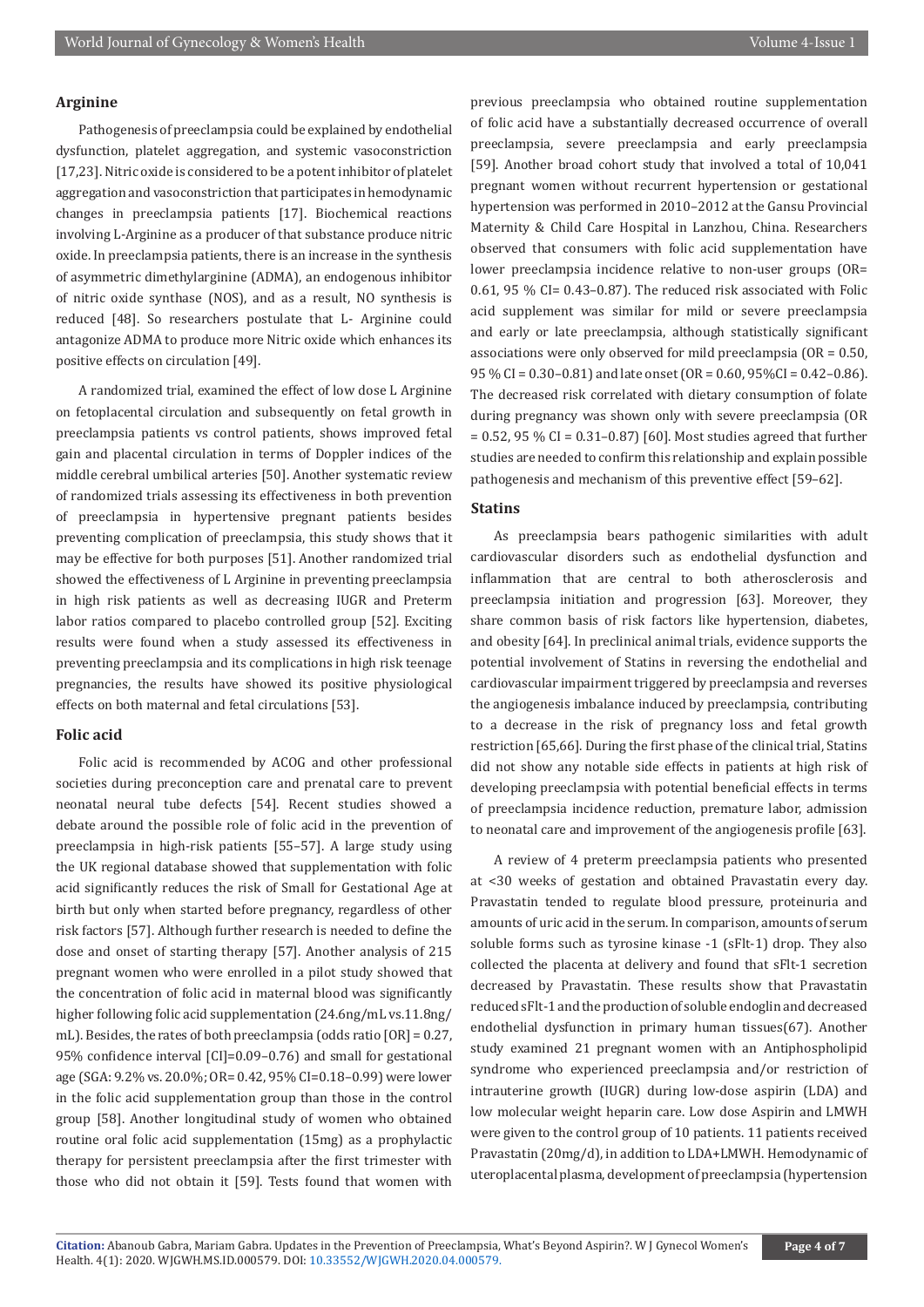and proteinuria), and fetal / neonatal outcomes is evaluated. Patients receiving Pravastatin and LDA+LMWH showed increased placental blood flow and improved preeclampsia features [68].

#### **Other lines of prevention**

Interventions in diet and lifestyles have the potential to reduce the risk of preeclampsia. While, the impact of additional therapeutic treatments on preeclampsia is uncertain in women with gestational diabetes mellitus [69]. Additionally, there was a decreased chance of preeclampsia with higher rates of physical activity before and during pregnancy [70]. Recombinant endothelial growth factor injection was found to be beneficial in preventing restriction of fetal development in animal models [71]. Metformin reduced sFlt-1 and sENG secretion from primary human tissues by potentially inhibiting the chain of transportation of mitochondrial electrons. In preterm preeclampsia placenta, the activity of the mitochondrial electron transport chain increased. Metformin decreased endothelial damage, increased omental vasodilatation and angiogenesis [72]. Methylprednisolone was not effective in maintaining platelet counts above 100,000 in preeclampsia patients with platelet count around 150,000 [73].

#### **Summary**

Hypertensive disorders of pregnancy are among the most common medical problems during pregnancy and they are associated with significant mortality and morbidity rate. Low dose Aspirin is already approved by many societies like ACOG and WHO to be used as prophylaxis for preeclampsia in high-risk patients. Recent studies showed a possible reduction in the incidence of preeclampsia and intrauterine growth restriction for high-risk mothers who taking LMWH during pregnancy. Although, the published evidence supporting LMWH is characterized by profound heterogeneity and inconsistency in terms of selection criteria and treatment regimens. Antepartum treatment with a combination of LMWH with low-dose ASA is endorsed by the American College of Chest Physicians and The American College of Obstetricians and Gynecologists for treatment of Antiphospholipid syndrome during pregnancy. WHO recommends Calcium as the first nutritional supplementation to prevent preeclampsia among population with low calcium in the diet? Folic acid, statins, and Arginine showed a possible reduction in incidence of preeclampsia in high-risk patients but there is a need for further studies to confirm that. Dietary and lifestyle interventions have the potential to reduce the risk of preeclampsia. Both Metformin and vascular endothelial growth factors has promising preventive role that has been found through recent studies.

# **Acknowledgement**

#### None.

#### **Conflict of Interest**

Authors declare no conflict of interest.

#### **References**

- 1. Leeman Lawrence FP (2008) Hypertensive disorders of pregnancy. Am Acad Fam Physicians 35(2): 47-50.
- 2. Yu HF, Rao N, Dhillon IS (2015) Screening for Preeclampsia US Preventive Services Task Force Recommendation Statement 317(16): 1661-1667.
- 3. Amelia LM, Sutton MD, Lorie M. Harper MD, Alan TN, et al. (2018) Hypertensive Disorders in Pregnancy. Obstet Gynecol Clin North Am 45(2): 333-347.
- 4. [Ganzevoort W, Rep A, de Vries JIP, Bonsel GJ, Wolf H \(2006\) Prediction](https://pubmed.ncbi.nlm.nih.gov/16643825/) [of maternal complications and adverse infant outcome at admission for](https://pubmed.ncbi.nlm.nih.gov/16643825/) [temporizing management of early-onset severe hypertensive disorders](https://pubmed.ncbi.nlm.nih.gov/16643825/) [of pregnancy. Am J Obstet Gynecol 195\(2\): 495-503.](https://pubmed.ncbi.nlm.nih.gov/16643825/)
- 5. [Lo JO, Mission JF, Caughey AB \(2013\) Hypertensive disease of pregnancy](https://pubmed.ncbi.nlm.nih.gov/23403779/) [and maternal mortality. Curr Opin Obstet Gynecol 25\(2\): 124-132.](https://pubmed.ncbi.nlm.nih.gov/23403779/)
- 6. [Cruz Barbosa IR, Merencio Silva WB, Gutierrez Cerqueira GS, Novo NF,](https://pubmed.ncbi.nlm.nih.gov/26220808/) [Almeida FA, et al. \(2015\) Maternal and fetal outcome in women with](https://pubmed.ncbi.nlm.nih.gov/26220808/) [hypertensive disorders of pregnancy: The impact of prenatal care. Ther](https://pubmed.ncbi.nlm.nih.gov/26220808/) [Adv Cardiovasc Dis 9\(4\): 140-146.](https://pubmed.ncbi.nlm.nih.gov/26220808/)
- 7. [Dadelszen P Von, Sawchuck D, Mcmaster R \(2010\) The Active](https://pubmed.ncbi.nlm.nih.gov/20733449/) [Implementation of Pregnancy hypertension guidelines in British](https://pubmed.ncbi.nlm.nih.gov/20733449/) [Columbia. Obstet Gynecol 116\(3\): 659-666.](https://pubmed.ncbi.nlm.nih.gov/20733449/)
- 8. [Menzies J, Magee LA, Li J, MacNab YC, Yin R, et al. \(2007\) Instituting](https://pubmed.ncbi.nlm.nih.gov/17601906/) [surveillance guidelines and adverse outcomes in preeclampsia. Obstet](https://pubmed.ncbi.nlm.nih.gov/17601906/) [Gynecol 110\(1\): 121-127.](https://pubmed.ncbi.nlm.nih.gov/17601906/)
- 9. Ankumah NE, Sibai BM (2017) Chronic Hypertension in pregnancy : diagnosis and management. Clin Obstet Gynecol 60: 206-214.
- 10. ACOG. (2002) ACOG practice bulletin 2002 Diagnosis and Management of Preeclampsia and Eclampsia. IJOG: (4).
- 11. Zuleta-Tobón JJ, Pandales-Pérez H, Sánchez S, Vélez-Álvarez GA, Velásquez-Penagos JA, et al. (2012) Hypertensive disorders of pregnancy. Am J Obstet Gynecol 7(2): 1581-1594.
- 12. Sibai BM (1996) Diagnosis and Management of Gestational Hypertension and Preeclampsia. ACOG, Elsevier 41(8): 67–78.
- 13. [Lowe SA, Bowyer L, Lust K, McMahon LP, Morton M, et al. \(2015\)](https://pubmed.ncbi.nlm.nih.gov/26412014/) [SOMANZ Guidelines for the Management of Hypertensive Disorders of](https://pubmed.ncbi.nlm.nih.gov/26412014/) [Pregnancy 2014. Aust N Z J Obstet Gynaecol 55\(5\): e1-29.](https://pubmed.ncbi.nlm.nih.gov/26412014/)
- 14. James RM, Maurice D, Phyllis AA, Robert GR, George B, et al. (2013) Report of the American College of Obstetricians and Gynecologists. Task Force on Hypertension in Pregnancy 122(5): 1-100.
- 15.(2018) ACOG Committee Opinion Low-Dose Aspirin Use during Pregnancy. Obstet Gynecol 132(1): 44-52.
- 16. [Correa PJ, Palmeiro Y, Soto MJ, Ugarte C, Illanes SE \(2016\)](https://pubmed.ncbi.nlm.nih.gov/27315325/) [Etiopathogenesis, prediction, and prevention of preeclampsia.](https://pubmed.ncbi.nlm.nih.gov/27315325/) [Hypertens Pregnancy 35\(3\): 280-294.](https://pubmed.ncbi.nlm.nih.gov/27315325/)
- 17. [Phipps E, Prasanna D, Brima W, Jim B \(2016\) Preeclampsia: Updates in](https://pubmed.ncbi.nlm.nih.gov/27094609/) [pathogenesis, definitions, and guidelines. Clin J Am Soc Nephrol 11\(6\):](https://pubmed.ncbi.nlm.nih.gov/27094609/) [1102-1113.](https://pubmed.ncbi.nlm.nih.gov/27094609/)
- 18. [Jim B, Sharma S, Kebede T, Acharya A \(2010\) Hypertension in pregnancy:](https://pubmed.ncbi.nlm.nih.gov/20539101/) [A comprehensive update. Cardiol Rev 18\(4\): 178-189.](https://pubmed.ncbi.nlm.nih.gov/20539101/)
- 19. WHO (2011) WHO recommendations for Prevention and treatment of pre-eclampsia and eclampsia. World Health Organization.
- 20. Redman CWG (2011) Hypertension in pregnancy: the NICE guidelines. Heart 97(23): 1967-1969.
- 21. [Vest AR \(2012\) Hypertension in Pregnancy. Cardiology Clinics 30\(3\):](https://www.sciencedirect.com/science/article/abs/pii/S0733865112000562?via%3Dihub) [407-423.](https://www.sciencedirect.com/science/article/abs/pii/S0733865112000562?via%3Dihub)
- 22. [Jim B, Karumanchi SA \(2017\) Preeclampsia: Pathogenesis, Prevention,](https://pubmed.ncbi.nlm.nih.gov/28711078/) [and Long-Term Complications. Semin Nephrol 37\(4\): 386-397.](https://pubmed.ncbi.nlm.nih.gov/28711078/)
- 23. [Dhariwal NK, Lynde GC \(2017\) Update in the Management of Patients](https://pubmed.ncbi.nlm.nih.gov/28131123/) [with Preeclampsia. Anesthesiol Clin 35\(1\): 95-106.](https://pubmed.ncbi.nlm.nih.gov/28131123/)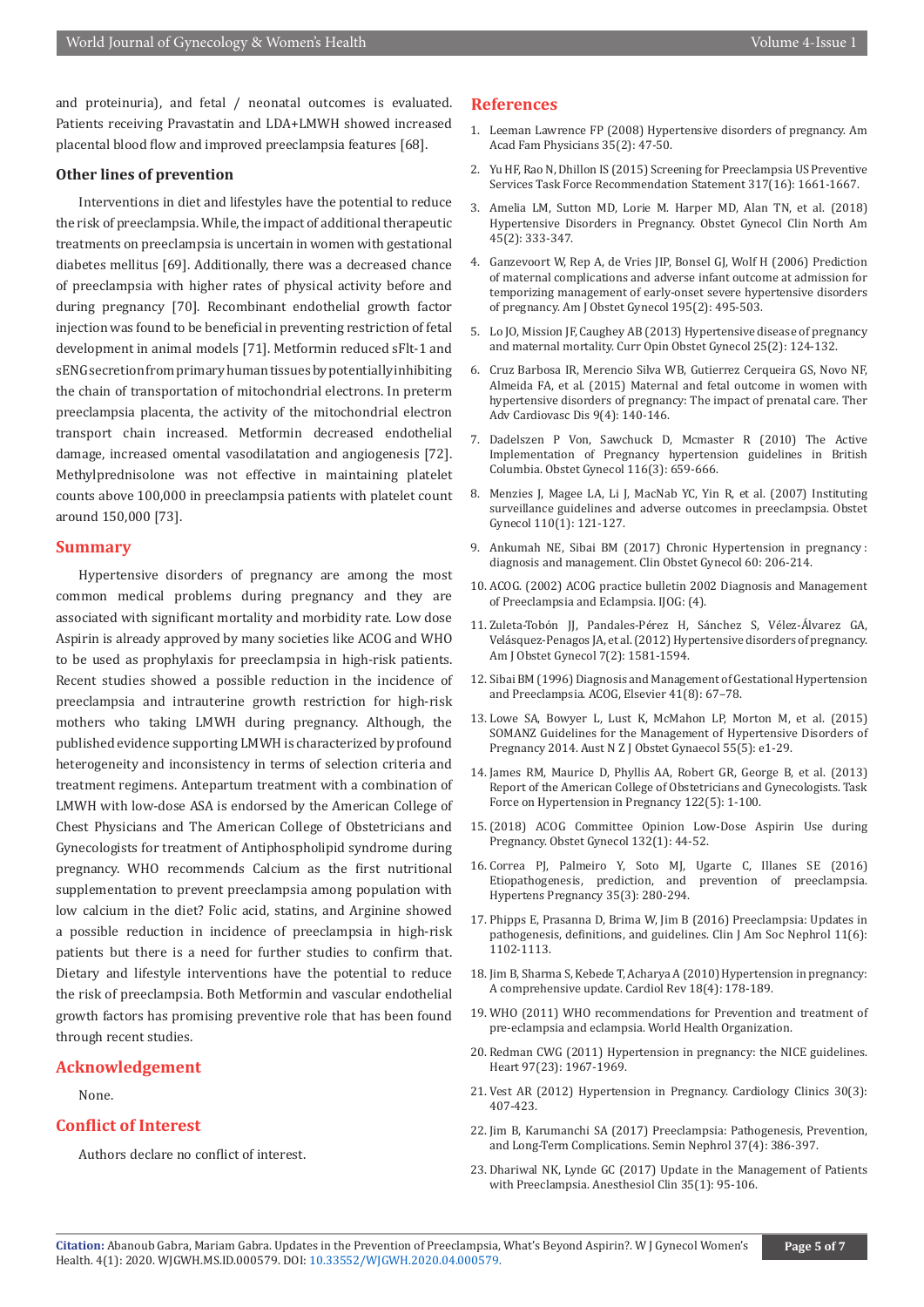- 24. [El-Sayed AAF \(2017\) Preeclampsia: A review of the pathogenesis](https://pubmed.ncbi.nlm.nih.gov/29037542/)  [and possible management strategies based on its pathophysiological](https://pubmed.ncbi.nlm.nih.gov/29037542/)  derangements. Taiwan J Obstet Gynecol 56(5): 593-598.
- 25. [Rosser ML, Katz NT \(2013\) Preeclampsia: An Obstetrician's Perspective.](https://pubmed.ncbi.nlm.nih.gov/23928395/)  [Adv Chronic Kidney Dis 20\(3\): 287-296.](https://pubmed.ncbi.nlm.nih.gov/23928395/)
- 26. [Sonkusare S \(2008\) Hyperemesis gravidarum: A review. Med J Malaysia](https://pubmed.ncbi.nlm.nih.gov/19248711/)  [63\(3\): 272–276.](https://pubmed.ncbi.nlm.nih.gov/19248711/)
- 27. [Lee NM, Saha S \(2011\) Nausea and Vomiting of Pregnancy. Gastroenterol](https://pubmed.ncbi.nlm.nih.gov/21601782/)  [Clin north Am 40\(2\): 1-27.](https://pubmed.ncbi.nlm.nih.gov/21601782/)
- 28. [Haram K, Mortensen JH, Nagy B \(2014\) Genetic aspects of preeclampsia](https://pubmed.ncbi.nlm.nih.gov/24991435/)  [and the HELLP syndrome. J Pregnancy 2014: 910751.](https://pubmed.ncbi.nlm.nih.gov/24991435/)
- 29. [Chen CP \(2009\) Placental abnormalities and preeclampsla in trisomy 13](https://pubmed.ncbi.nlm.nih.gov/19346185/)  [pregnancies. Taiwan J Obstet Gynecol 48\(1\): 3-8.](https://pubmed.ncbi.nlm.nih.gov/19346185/)
- 30. [Heydanus R, Defoort P, Dhont M \(1995\) Pre-eclampsia and trisomy 13.](https://pubmed.ncbi.nlm.nih.gov/7641975/)  [Eur J Obstet Gynecol Reprod Biol 60\(2\): 201–202.](https://pubmed.ncbi.nlm.nih.gov/7641975/)
- 31. [Bdolah Y, Palomaki GE, Yaron Y, Bdolah-Abram T, Goldman M, et al.](https://pubmed.ncbi.nlm.nih.gov/16389038/)  [\(2006\) Circulating angiogenic proteins in trisomy 13. Am J Obstet](https://pubmed.ncbi.nlm.nih.gov/16389038/)  [Gynecol 194\(1\): 239-245.](https://pubmed.ncbi.nlm.nih.gov/16389038/)
- 32. [Groom KM, McCowan LM, Mackay LK, Lee AC, Said JM, et al. \(2017\)](https://pubmed.ncbi.nlm.nih.gov/28153659/)  [Enoxaparin for the prevention of preeclampsia and intrauterine growth](https://pubmed.ncbi.nlm.nih.gov/28153659/)  [restriction in women with a history: a randomized trial. Am J Obstet](https://pubmed.ncbi.nlm.nih.gov/28153659/)  [Gynecol 216\(3\): 296.e1-296.e14.](https://pubmed.ncbi.nlm.nih.gov/28153659/)
- 33. [Bergqvist D \(2004\) Low molecular weight heparin for the prevention](https://pubmed.ncbi.nlm.nih.gov/15286956/)  [of venous thromboembolism after abdominal surgery. Br J Surg 91\(8\):](https://pubmed.ncbi.nlm.nih.gov/15286956/)  [965–974.](https://pubmed.ncbi.nlm.nih.gov/15286956/)
- 34. [McLaughlin K, Baczyk D, Potts A, Hladunewich M, Parker JD, et al.](https://pubmed.ncbi.nlm.nih.gov/27840330/)  [\(2017\) Low Molecular Weight Heparin Improves Endothelial Function](https://pubmed.ncbi.nlm.nih.gov/27840330/)  [in Pregnant Women at High Risk of Preeclampsia. Hypertension 69\(1\):](https://pubmed.ncbi.nlm.nih.gov/27840330/)  [180–188.](https://pubmed.ncbi.nlm.nih.gov/27840330/)
- 35. [D'Ippolito S, Di Nicuolo F, Marana R, Castellani R, Stinson J, et al. \(2012\)](https://pubmed.ncbi.nlm.nih.gov/22818289/)  [Emerging nonanticoagulant role of low molecular weight heparins on](https://pubmed.ncbi.nlm.nih.gov/22818289/)  [extravillous trophoblast functions and on heparin binding-epidermal](https://pubmed.ncbi.nlm.nih.gov/22818289/)  [growth factor and cystein-rich angiogenic inducer 61 expression. Fertil](https://pubmed.ncbi.nlm.nih.gov/22818289/)  [Steril 98\(4\): 1028-1036.](https://pubmed.ncbi.nlm.nih.gov/22818289/)
- 36. [Di Simone N, Di Nicuolo F, Sanguinetti M, Ferrazzani S,](https://pubmed.ncbi.nlm.nih.gov/16750851/) D'Alessio MC, et [al. \(2007\) Low-molecular Weight Heparin Induces In Vitro Trophoblast](https://pubmed.ncbi.nlm.nih.gov/16750851/)  [Invasiveness: Role of Matrix Metalloproteinases and Tissue Inhibitors.](https://pubmed.ncbi.nlm.nih.gov/16750851/)  [Placenta 28\(4\): 298–304.](https://pubmed.ncbi.nlm.nih.gov/16750851/)
- 37. [Hills FA, Abrahams VM, González-Timón B, Francis J, Cloke B, et al.](https://pubmed.ncbi.nlm.nih.gov/16556679/)  [\(2006\) Heparin prevents programmed cell death in human trophoblast.](https://pubmed.ncbi.nlm.nih.gov/16556679/)  [Mol Hum Reprod 12\(4\): 237–243.](https://pubmed.ncbi.nlm.nih.gov/16556679/)
- 38. [Sotiriadis A \(2016\) Low-dose aspirin plus low-molecular-weight heparin](https://pubmed.ncbi.nlm.nih.gov/27147412/)  [for the prevention of pre-eclampsia: Yes, no or maybe. Ultrasound Obstet](https://pubmed.ncbi.nlm.nih.gov/27147412/)  [Gynecol 47\(5\): 539-541.](https://pubmed.ncbi.nlm.nih.gov/27147412/)
- 39. [Roberge S, Demers S, Nicolaides KH, Bureau M, Côté S, Bujold E \(2016\)](https://pubmed.ncbi.nlm.nih.gov/26481090/)  [Prevention of pre-eclampsia by low-molecular-weight heparin in](https://pubmed.ncbi.nlm.nih.gov/26481090/)  [addition to aspirin: A meta-analysis. Ultrasound Obstet Gynecol 47\(5\):](https://pubmed.ncbi.nlm.nih.gov/26481090/)  [548-553.](https://pubmed.ncbi.nlm.nih.gov/26481090/)
- 40. [Rodger MA, Hague WM, Kingdom J, Kahn SR, Karovitch A, et al.](https://pubmed.ncbi.nlm.nih.gov/25066248/)  [\(2014\) Antepartum dalteparin versus no antepartum dalteparin for](https://pubmed.ncbi.nlm.nih.gov/25066248/)  [the prevention of pregnancy complications in pregnant women with](https://pubmed.ncbi.nlm.nih.gov/25066248/)  [thrombophilia \(TIPPS\): A multinational open-label randomised trial.](https://pubmed.ncbi.nlm.nih.gov/25066248/)  [Lancet 384\(9955\): 1673-1683.](https://pubmed.ncbi.nlm.nih.gov/25066248/)
- 41. [Katsi V, Kanellopoulou T, Makris T, Nihoyannopoulos P, Nomikou E, et](https://pubmed.ncbi.nlm.nih.gov/27251704/)  al. (2016) Aspirin *vs*[. Heparin for the Prevention of Preeclampsia. Curr](https://pubmed.ncbi.nlm.nih.gov/27251704/)  [Hypertens Rep 18\(7\): 57.](https://pubmed.ncbi.nlm.nih.gov/27251704/)
- 42. Countries L, Stoltzfus RJ (2016) Calcium Supplementation to Prevent Preeclampsia : Translating Guidelines into Practice. Am Soc Nutr 7(1): 275-278.
- 43. The Seventh Report of the Joint National Committee on Prevention, Detection, Evaluation, and Treatment of High Blood Pressure,Complete

Report The Seventh Report of the Joint National Committee on Prevention, Detection, Evaluation, and Treatment of High Bl.

- 44. [Brown MA, Magee LA, Kenny LC, Karumanchi SA, McCarthy FP, et al.](https://pubmed.ncbi.nlm.nih.gov/29899139/) [\(2018\) Hypertensive disorders of pregnancy: ISSHP classification,](https://pubmed.ncbi.nlm.nih.gov/29899139/) [diagnosis, and management recommendations for international](https://pubmed.ncbi.nlm.nih.gov/29899139/) [practice. Hypertension 72\(1\): 24-43.](https://pubmed.ncbi.nlm.nih.gov/29899139/)
- 45.(2013) World Health Organization. Guideline : Calcium supplementation in pregnant women. World Heal Organ: 24.
- 46. IOM (2010) Dietary Reference Intakes for Calcium and Vitamin D Health Effects of Vitamin D and Calcium Intake. Inst Med das Acad Nac: 1-4.
- 47. [Hanzlik RP, Fowler SC, Fisher DH \(2005\) Relative Bioavailability of](https://pubmed.ncbi.nlm.nih.gov/15734899/) [Calcium from Calcium Formate, Calcium Citrate, and Calcium Carbonate.](https://pubmed.ncbi.nlm.nih.gov/15734899/) [J Pharmacol Exp Ther 313\(3\): 1217-1222.](https://pubmed.ncbi.nlm.nih.gov/15734899/)
- 48. [Savvidou MD, Hingorani AD, Tsikas D, Frölich JC, Vallance P, et al.](https://pubmed.ncbi.nlm.nih.gov/12737861/) [\(2003\) Endothelial dysfunction and raised plasma concentrations of](https://pubmed.ncbi.nlm.nih.gov/12737861/) [asymmetric dimethylarginine in pregnant women who subsequently](https://pubmed.ncbi.nlm.nih.gov/12737861/) [develop pre-eclampsia. Lancet 361\(9368\): 1511-1517.](https://pubmed.ncbi.nlm.nih.gov/12737861/)
- 49. [Böger RH \(2018\) Asymmetric Dimethylarginine, an Endogenous](https://pubmed.ncbi.nlm.nih.gov/15465797/) [Inhibitor of Nitric Oxide Synthase, Explains the "L-Arginine Paradox"](https://pubmed.ncbi.nlm.nih.gov/15465797/) [and Acts as a Novel Cardiovascular Risk Factor. J Nutr 134\(10 Suppl\):](https://pubmed.ncbi.nlm.nih.gov/15465797/) [2842S-2847S.](https://pubmed.ncbi.nlm.nih.gov/15465797/)
- 50. [Rytlewski K, Olszanecki R, Lauterbach R, Grzyb A, Basta A \(2006\) Effects](https://pubmed.ncbi.nlm.nih.gov/16918716/) [of oral L-arginine on the foetal condition and neonatal outcome in](https://pubmed.ncbi.nlm.nih.gov/16918716/) [preeclampsia: A preliminary report. Basic Clin Pharmacol Toxicol 99\(2\):](https://pubmed.ncbi.nlm.nih.gov/16918716/) [146-152.](https://pubmed.ncbi.nlm.nih.gov/16918716/)
- 51. [Dorniak-Wall T, Grivell RM, Dekker GA, Hague W, Dodd JM \(2014\) The](https://pubmed.ncbi.nlm.nih.gov/24172291/) [role of L-arginine in the prevention and treatment of pre-eclampsia: A](https://pubmed.ncbi.nlm.nih.gov/24172291/) [systematic review of randomised trials. J Hum Hypertens 28\(4\): 230-](https://pubmed.ncbi.nlm.nih.gov/24172291/) [235.](https://pubmed.ncbi.nlm.nih.gov/24172291/)
- 52. [Camarena Pulido EE, García Benavides L, Panduro Bar](https://pubmed.ncbi.nlm.nih.gov/27003763/)ón JG, Pascoe [Gonzalez S, Madrigal Saray AJ, et al. \(2016\) Efficacy of L-arginine for](https://pubmed.ncbi.nlm.nih.gov/27003763/) [preventing preeclampsia in high-risk pregnancies: A double-blind,](https://pubmed.ncbi.nlm.nih.gov/27003763/) [randomized, clinical trial. Hypertens Pregnancy 35\(2\): 217-225.](https://pubmed.ncbi.nlm.nih.gov/27003763/)
- 53. [Razik MA, El-Berry S, Abosereah M, Edris Y, Sharafeldeen A \(2016\)](https://pubmed.ncbi.nlm.nih.gov/26456672/) [Prophylactic treatment for preeclampsia in high-risk teenage](https://pubmed.ncbi.nlm.nih.gov/26456672/) [primigravidae with nitric oxide donors: A pilot study. J Matern Neonatal](https://pubmed.ncbi.nlm.nih.gov/26456672/) [Med 29\(16\): 2617-2620.](https://pubmed.ncbi.nlm.nih.gov/26456672/)
- 54. [Cheschier N \(2003\) ACOG Practice Bulletin. Neural Tube Defects.](https://pubmed.ncbi.nlm.nih.gov/14626221/) [Number 44, July 2003. \(Replaces Committee Opinion Number 252,](https://pubmed.ncbi.nlm.nih.gov/14626221/) [March 2001\). Int J Gynaecol Obstet 83\(1\): 123-123.](https://pubmed.ncbi.nlm.nih.gov/14626221/)
- 55. [Thériault S, Giguère Y, Massé J, Lavoie SB, Girouard J, et al. \(2013\)](https://pubmed.ncbi.nlm.nih.gov/23969804/) [Absence of Association Between Serum Folate and Preeclampsia in](https://pubmed.ncbi.nlm.nih.gov/23969804/) [Women Exposed to Food Fortification. Obstet Gynecol 122\(2 Pt 1\):345-](https://pubmed.ncbi.nlm.nih.gov/23969804/) [351.](https://pubmed.ncbi.nlm.nih.gov/23969804/)
- 56. [Li Z, Ye R, Zhang L, Li H, Liu J, et al. \(2013\) Folic acid supplementation](https://pubmed.ncbi.nlm.nih.gov/23399716/) [during early pregnancy and the risk of gestational hypertension and](https://pubmed.ncbi.nlm.nih.gov/23399716/) [preeclampsia. Hypertension 61\(4\): 873-879.](https://pubmed.ncbi.nlm.nih.gov/23399716/)
- 57. [Hodgetts VA, Morris RK, Francis A, Gardosi J, Ismail KM \(2015\)](https://pubmed.ncbi.nlm.nih.gov/25424556/) [Effectiveness of folic acid supplementation in pregnancy on reducing](https://pubmed.ncbi.nlm.nih.gov/25424556/) [the risk of small-for-gestational age neonates: A population study,](https://pubmed.ncbi.nlm.nih.gov/25424556/) [systematic review and meta-analysis. BJOG An Int J Obstet Gynaecol](https://pubmed.ncbi.nlm.nih.gov/25424556/) [122\(4\): 478-490.](https://pubmed.ncbi.nlm.nih.gov/25424556/)
- 58. [Kim MW, Ahn KH, Ryu KJ, Hong SC, Lee JS, et al. \(2014\) Preventive effects](https://pubmed.ncbi.nlm.nih.gov/24842467/) [of folic acid supplementation on adverse maternal and fetal outcomes.](https://pubmed.ncbi.nlm.nih.gov/24842467/) [PLoS One 9\(5\): 1-5.](https://pubmed.ncbi.nlm.nih.gov/24842467/)
- 59. [Saccone G, Sarno L, Roman A, Donadono V, Maruotti GM, et al. \(2016\)](https://pubmed.ncbi.nlm.nih.gov/25777577/) [5-Methyl-tetrahydrofolate in prevention of recurrent preeclampsia. J](https://pubmed.ncbi.nlm.nih.gov/25777577/) [Matern Neonatal Med 29\(6\): 916-920](https://pubmed.ncbi.nlm.nih.gov/25777577/).
- 60. [Wang Y, Zhao N, Qiu J, He X, Zhou M, et al. \(2015\) Folic acid](https://pubmed.ncbi.nlm.nih.gov/25626412/) [supplementation and dietary folate intake, and risk of preeclampsia. Eur](https://pubmed.ncbi.nlm.nih.gov/25626412/) [J Clin Nutr 69\(10\): 1145-1150.](https://pubmed.ncbi.nlm.nih.gov/25626412/)